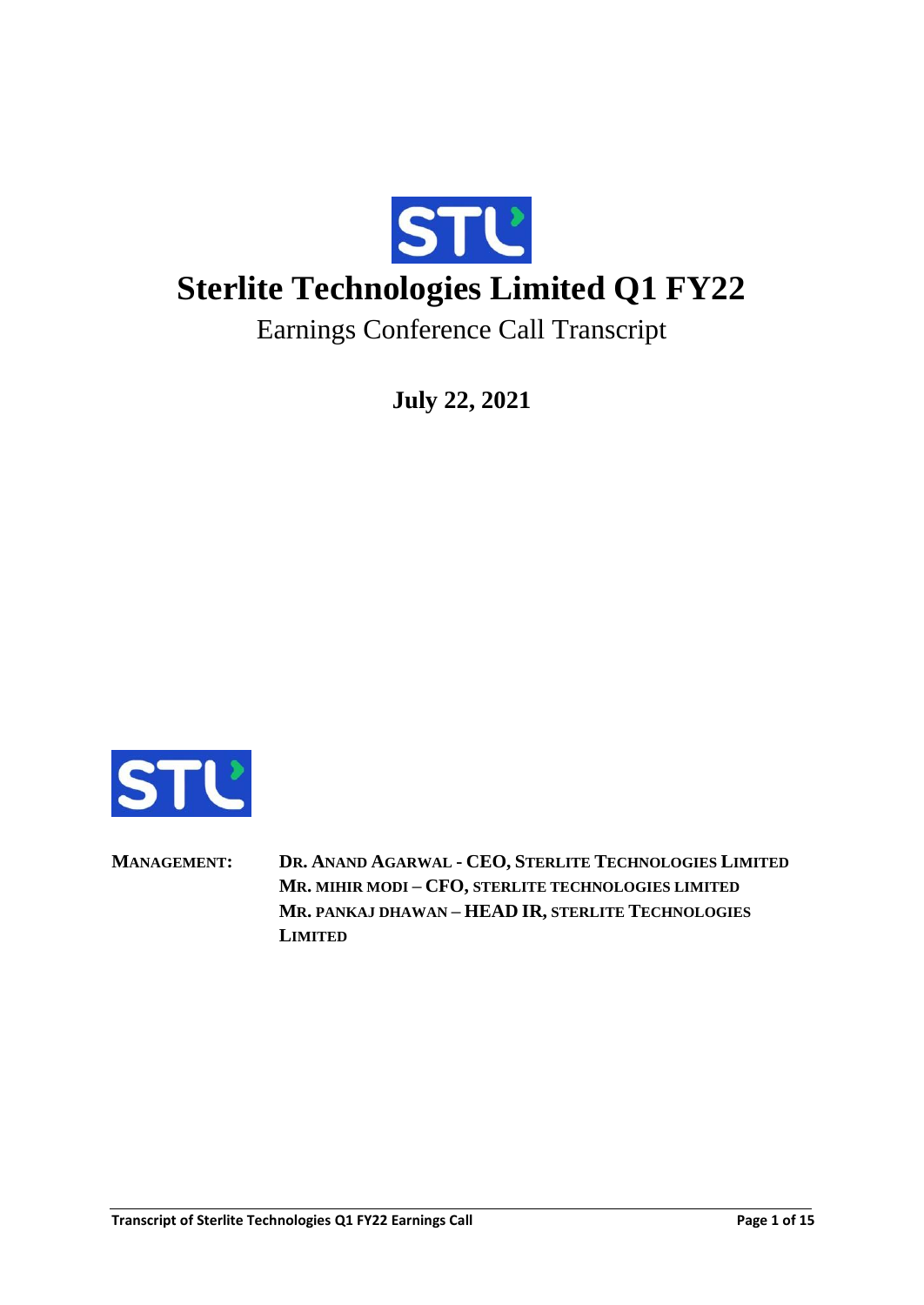

**Pankaj Dhawan:** Ladies and gentlemen, good day and welcome to the STL O1 FY22 earnings conference call. I am Pankaj Dhawan – Head, Investor Relations at STL. To take us through the Q1 FY22 results and to answer your questions, we have with us Dr. Anand Agarwal – CEO, STL and Mr. Mihir Modi – CFO, STL. Please note, all participant lines are in the listen-only mode as of now. There will be an opportunity for you to ask questions after the presentation concludes. Please note that this call is being recorded. You can also download a copy of the presentation from our website at [www.stl.tech](http://www.stl.tech/) Before we proceed with this call, I would like to add that some elements of today's presentation may be forward-looking in nature and must be viewed in relation to the risk pertaining to the business. The safe harbor clause indicated in the presentation also applies to this conference call.

> For opening remarks, I now hand over the call to Dr. Anand Agarwal. Over to you, Anand.

**Anand Agarwal:** Thank you, Pankaj. Good day everyone and thank you for joining us for our Q1 FY22 earnings conference call. I will just take you forward from the previous interaction that we had during our analysts day, the STLescope 2021.

### **Slide 5**

In STLescope 2021, we broadly discussed the following points.

First of all, we talked about the fact that almost a decade long digital network creation cycle has started, which is driven essentially by 5G, Fibre to the x as well as rural connectivity programs throughout the world.

Second, we talked about the fact that we are well poised to leverage this opportunity with our total addressable market now increasing to almost \$ 40 billion. Our total addressable market has grown almost 5x in the last 5 years on the back of both new capability additions, new portfolio additions as well as global markets in which we operate now.

And the third part that we talked about was the focus clearly is towards gaining higher market share in this increased addressable market of \$ 40 billion with our three growth levers.

And we will discuss each of these points a bit briefly as we move forward.

### **Slide 6**

On the decade long network creation cycle we are clearly seeing that as we said 5G, FTTx where x can be home, x can be enterprise, small cells or data centres as well as rural connectivity programs are powering this digital network creation cycle.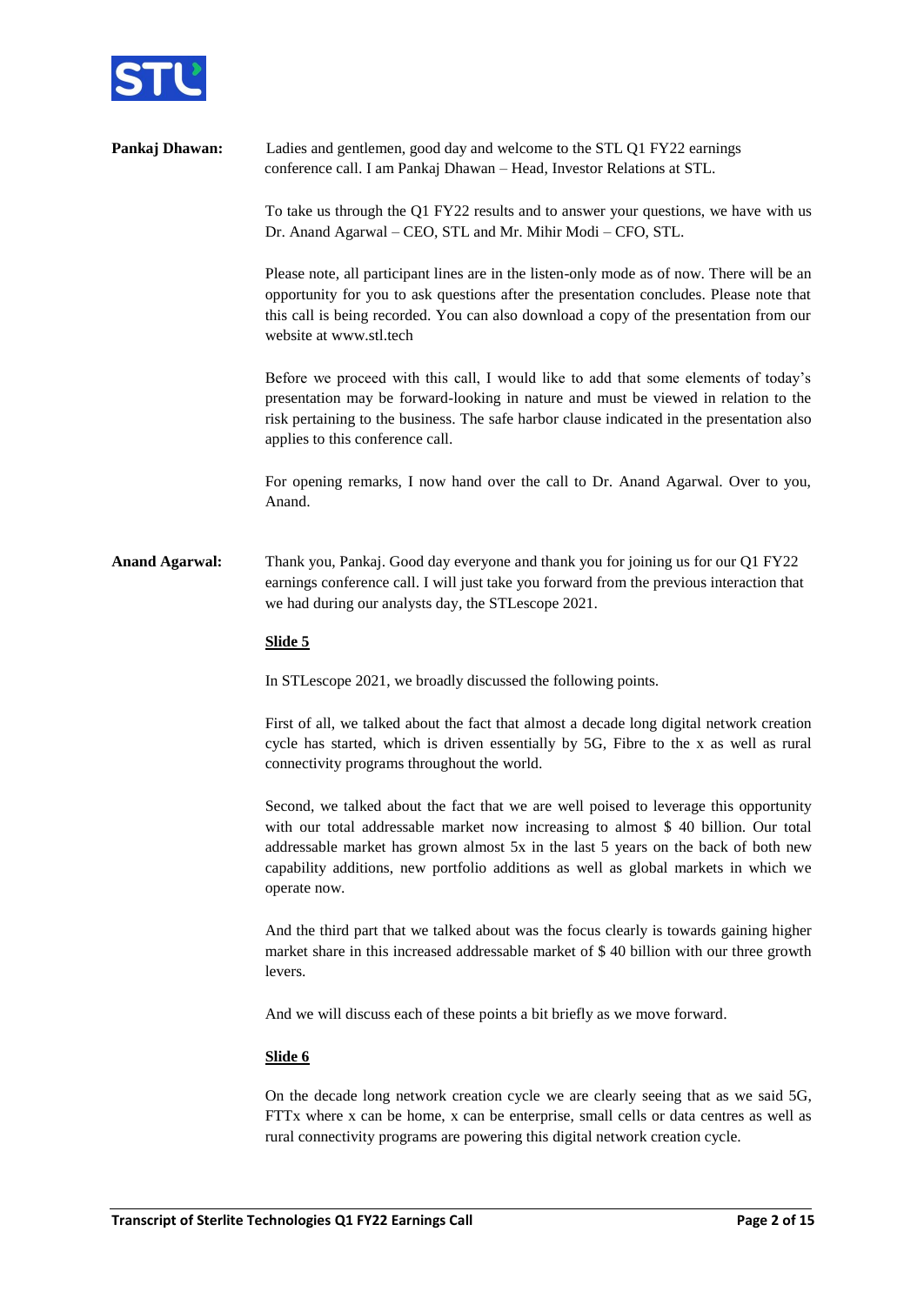

And 5G is clearly the fastest growing technology in terms of progression and adoption globally. There are more than 170 5G commercial networks running across the globe now and the subscriber pace is increasing at a fast pace and will almost be close to 2 billion subscribers by 2023 and more than 4.5 billion by 2025 - 2026.

The FTTx is becoming all pervasive and fibre is connecting home, businesses, data centres as well as small cells across the globe. In Europe, fibre to the home and business subscribers are expected to more than double in the next 5 years and to reach to almost 208 million. Closer home in India, fibre broadband subscribers are expected to reach more than 10 million pretty shortly.

If we are looking the focus that rural connectivity is taking, we are seeing many programs being announced towards that. We saw recently the US president announcing large infrastructure fund and almost \$ 65 billion out of that is focused on rural broadband. We saw the Indian Government also announcing almost Rs. 20,000 crore as viability gap funding for the ongoing Bharatnet program.

So going forward, we are clearly expecting the network build cycle to pick up pace driven by these 3 coinciding drivers. And as a result, the optical fibre cable demand is expected to increase what we saw from 470 million last year to more than 610 million by 2025 or so.

### **Slide 7**

In terms of the TAM in the last 5 years, our clear focus was both in increasing the portfolio as well as in terms of increasing the geographical area presence for us. If you see our optical connectivity solution now with the addition of full optical interconnect portfolio the addressable market has now increased to almost \$ 18 -20 billion which is split almost evenly between optical fibre cables and optical interconnect kits. With the addition of Optotec in our portfolio our addressable market with these customers has more than doubled in this segment.

On the System Integration Front, our current market is about \$ 14 billion. This includes all the customer segments in India of Telcos, enterprises, Citizen networks as well as cloud companies. We also cater to the Cloud segment in Europe through our datacentre interconnect offerings. In addition to that we are also now moving into Europe to address the FTTx and wireless integration opportunities.

Coming to virtualised access as well as network software products market opportunity, it stands cumulative at \$ 8 billion. If we look at the sub-segments, Open RAN as well as small cell current global market size is close to about \$ 5 billion.

Our focus clearly moving forward is to increase market share in this increase TAM, and we have outlined clear 3 growth levers towards achieve that.

### **Slide 8**

The three focused levers for our growth are; - First one is to clearly grow the optical business. Second one is towards globalizing the System Integration business as well as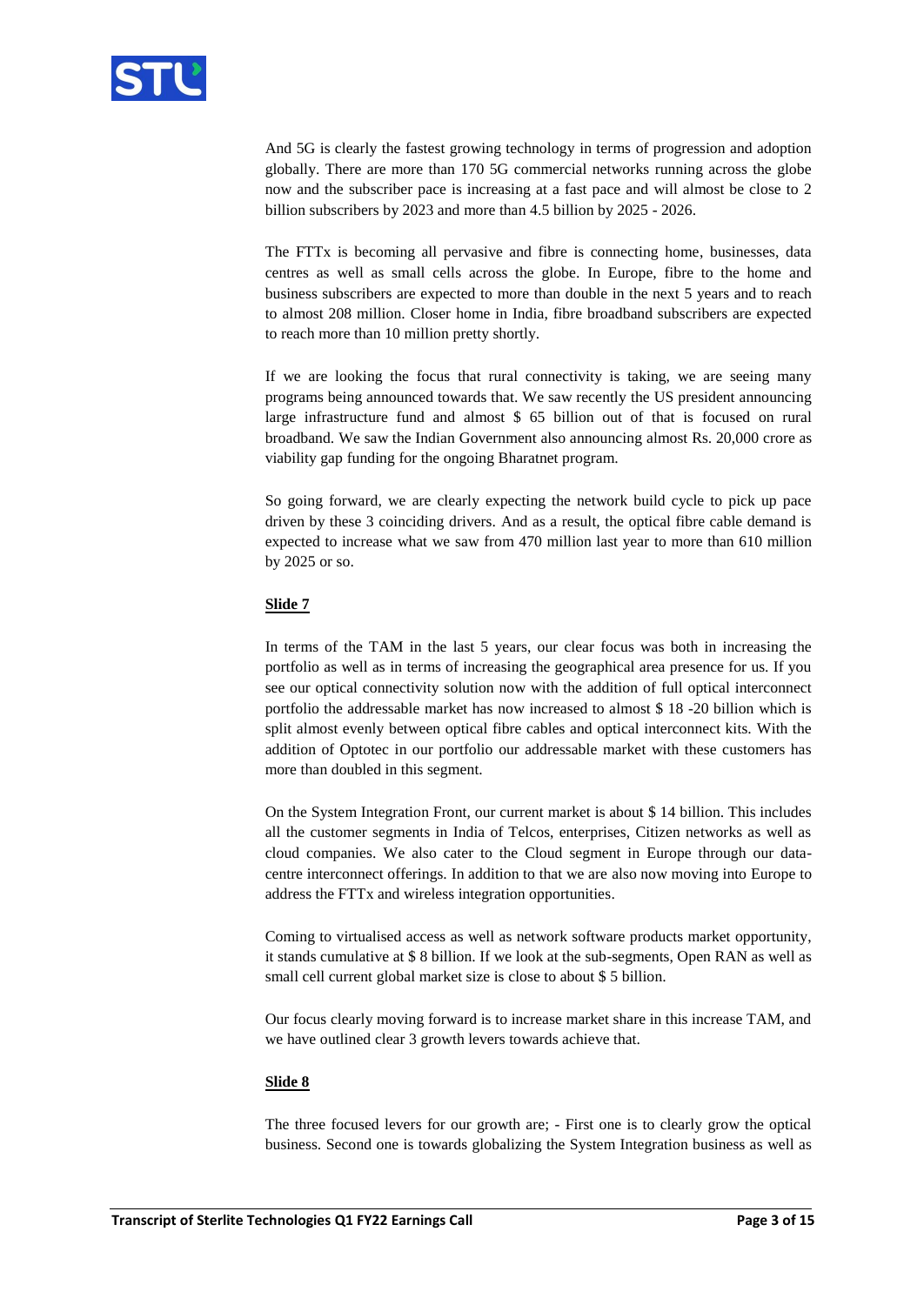

scaling it in India. And the third one is towards building a strong wireless and access solutions business for us.

### **Slide 9**

We will talk about how we progressed on each of the growth levers in the current quarter.

#### **Slide 10**

So on the Optical Business front; what we are seeing is both the optical volume is increasing as well as the interconnect business is also scaling.

Our optical market share, fiber market share grew to almost 6.5% globally in the preceding quarter as compared to  $~4.5\%$  in Q1 FY21. Also what we saw, the Industry optical fibre volume grew to 131 million km, which is about 6% growth on a year on year basis during the current quarter.

In the interconnect business, we clearly recorded more than double digit growth in revenues on a Q-o-Q basis. Our focus is to continue to increase the penetration of our– opticonn which is an end-to-end optical solutions, with all our customers.

#### **Slide 11**

On the system integration front, as we have informed in the last couple of quarters, we have entered the UK market at a time when the market is at a 10 year FTTx build cycle with various operators planning multimillion passes towards home, enterprises, cell sites etc. The UK Prime Minister has launched a  $\pounds$  5 billion investment in Project Gigabit, which plans to connect rural areas with fast broadband.

And we are starting to capitalize on this opportunity. We are very pleased to announce our first win. We have partnered with a leading provider of telecom solutions in the UK and we are planning to deploy our FTTx mantra solution to connect homes with broadband. It is an initial  $\pounds$  12 million project, put it provides us the impetus and we expected to be completed in within the current fiscal.

#### **Slide 12**

In order to further accelerate our System Integration Business in Europe, we have just announced the acquisition of Clearcomm which is a provider of end to end optical network integration services in the UK. The Company Clearcomm has a long standing relationship with its customers and suppliers and has a strong reputation as a reliable as well as an agile partner.

Clearcomm had revenues of about approx.  $\pounds$  20 million in FY20. It has grown almost at a CAGR of 26% in the last 3 years and has a healthy working capital cycle of approximately 15 days. The Company has close to 50 employees.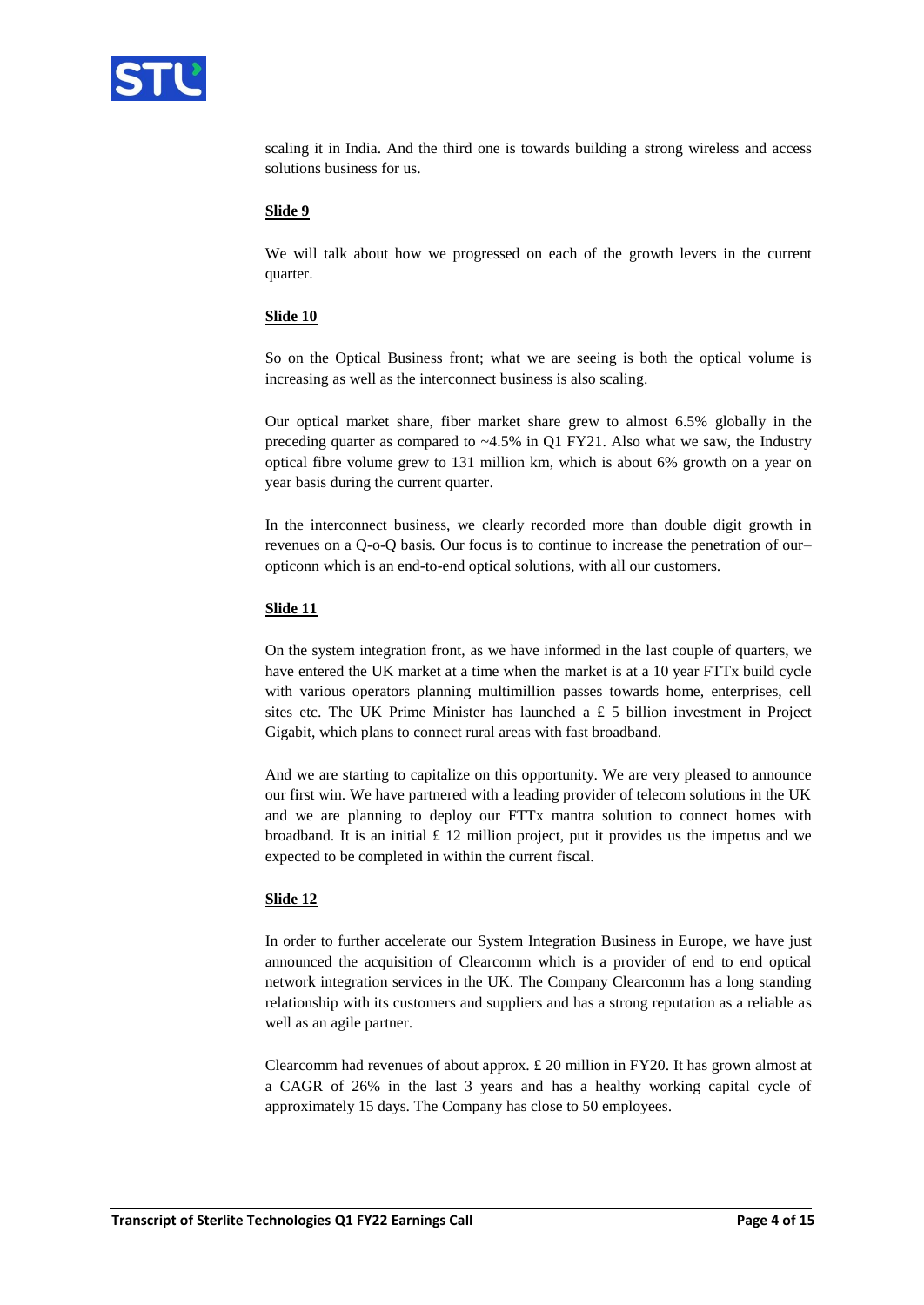

In terms of deal contours, the enterprise value of the deal is  $\pounds$  15.5 million. We will be acquiring 80% in the first tranche and balance 20% shall be acquired in 2023. And the deal shall be financed by mix of internal accruals as well as debt.

With this acquisition, we create a strong platform to grow the system integration business in the UK and then take it to other geographies in Europe as part of our growth strategy.

# **Slide 13**

In the access solutions business this has been a busy quarter for us. We have successfully completed a proof-of-concept for the programmable FTTx software solutions with Chunghwa Telecom's open broadband access network. So what this software essentially does for us is the fact that along with Opticonn which is a solution which is a cable plus internet solution, this provides the end equipment, this provides the provisioning, the active provisioning for the end equipment. And we are able to create a full end to end FTTx solution which includes cable, interconnect, fibre as well as the end equipment's. So this POC that we collaborated demonstrated how our fully virtualized optical line termination (OLT) software stack will enables Chunghwa to upgrade its Gigabit Passive Optical Network (GPON) to a 10 Gig Symmetric PON network; this is a fibre access technology for symmetric broadband speeds for up to 10 Gbps. And this has been deployed for enterprises in Taiwan and very soon it will be deployed for home usage as well.

We have also entered in a strategic collaboration with Facebook Connectivity to codevelop general purpose radio under the Evenstar program. The Evenstar program is a collaborative effort by Facebook as well as global partners to accelerate the adoption of open RAN technology. And with this collaboration the product development, promotion and supply chain would be partly funded and promoted through this collaboration.

As we plan to develop manufacturing ecosystem for Radio Units in India, we are participating in the PLI scheme announced earlier this year by the Indian Government.

And the efforts that we have put in have started yielding results, we recorded a small revenues this quarter in our access solutions business after delivering the new standard WiFi6 hardware to our key account customer in Asia Pac.

### **Slide 14**

Now to talk bit about our Foundational Capabilities, the update on that which we provide on a Q-o-Q basis**.** 

### **Slide 15**

We have strengthened each of our four foundational capabilities, which are Technology led end-to-end solutions, key account management, Ecosystem alliances and investments as well as building top talent and culture within the organization. And we will discuss the update on each of them, starting with Technology led, end-to-end solutions.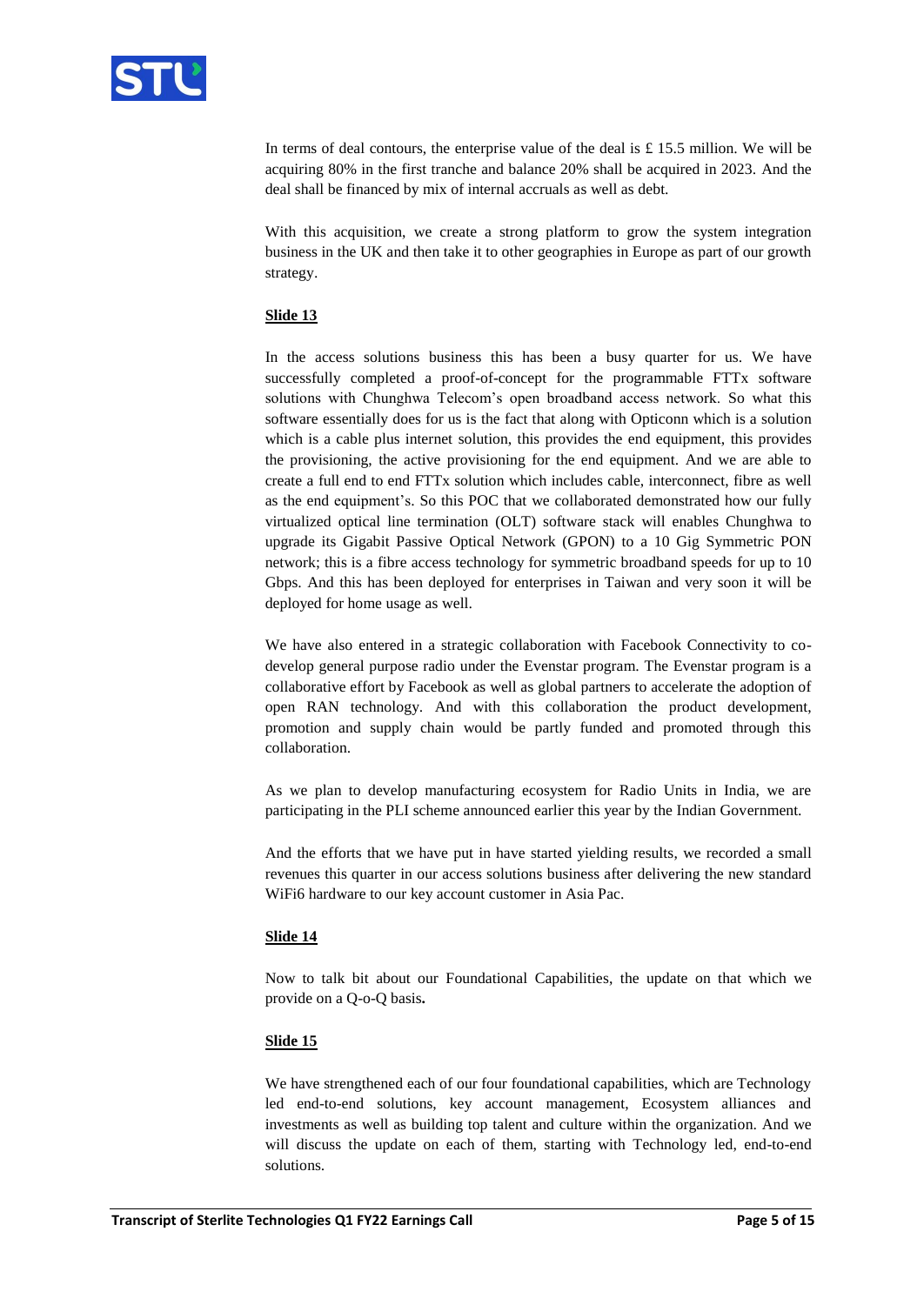

# **Slide 16**

As we had discussed at STLescope 2021, we have established ourselves as an end -toend solution provider for fibre to the home, FTTx as well as 5G networks. We have recently launched Accellus which is a wireless solution that brings together both micro and macro radio, RAN intelligent controller as well as with an ecosystem of the orchestrator across the various parts of the network, to lead this transition towards 5G, WiFi 6, and open source technologies

What is extremely heartening to note is that in a very short time span, we have been recognized by Gartner as a key 5G RAN vendor and among top 10 vendors to watch out for by STL partners for this open RAN technology.

# **Slide 17**

On the key account focus is also working towards multi portfolio engagement. We have been enhancing our customer engagements both with current and new accounts, while we have nurtured existing key accounts such as BT Openreach and Airtel to drive their multi-year strategic network build plan. We have also opened doors to new accounts – such as a 5 year contract for radio units in the USA as well as our digital transformation contract in Africa's multi-country Telco.

Also, as we participate in multiple geographies, our key account focus is leading towards multi portfolio engagements with our key customers. We now have a diversified participation funnel across the globe with more than 60% towards our key accounts, in which we are engaging in to multi-portfolio engagement across our optical business access as well as system integration solutions.

# **Slide 18**

In terms of investments, as we announced, we are also going closer to the customer by setting up solution centres both at US and UK with an enhanced capacity for cable in these markets. This investment of about Rs. 2 billion is going to increase the OFC capacity from 33 to 42 million km, which will make us one of the largest in terms of optical fibre cable globally.

# **Slide 19**

Our technology focus is towards clearly developing a comprehensive product portfolio for Accellus which I just talked about. We are also continuing to do annual investment of 3 to 4% of our revenue in developing this portfolio as well as the other portfolio for the FTTx.

If you look at our portfolio, we have successfully launched WiFi 6, 5G multi band radio as well as our indoor small cell Garuda in last couple of quarters. We have also successfully piloted for programmable FTTx software solution in this quarter. And we are in the developmental phase for RAN intelligent controller, which we shall be launching in the upcoming quarters. So the portfolio is fully building up both at our end as well as in collaboration with our ecosystem open RAN partners. We are clearly positioning ourselves as someone who can offer end-to-end networking solution.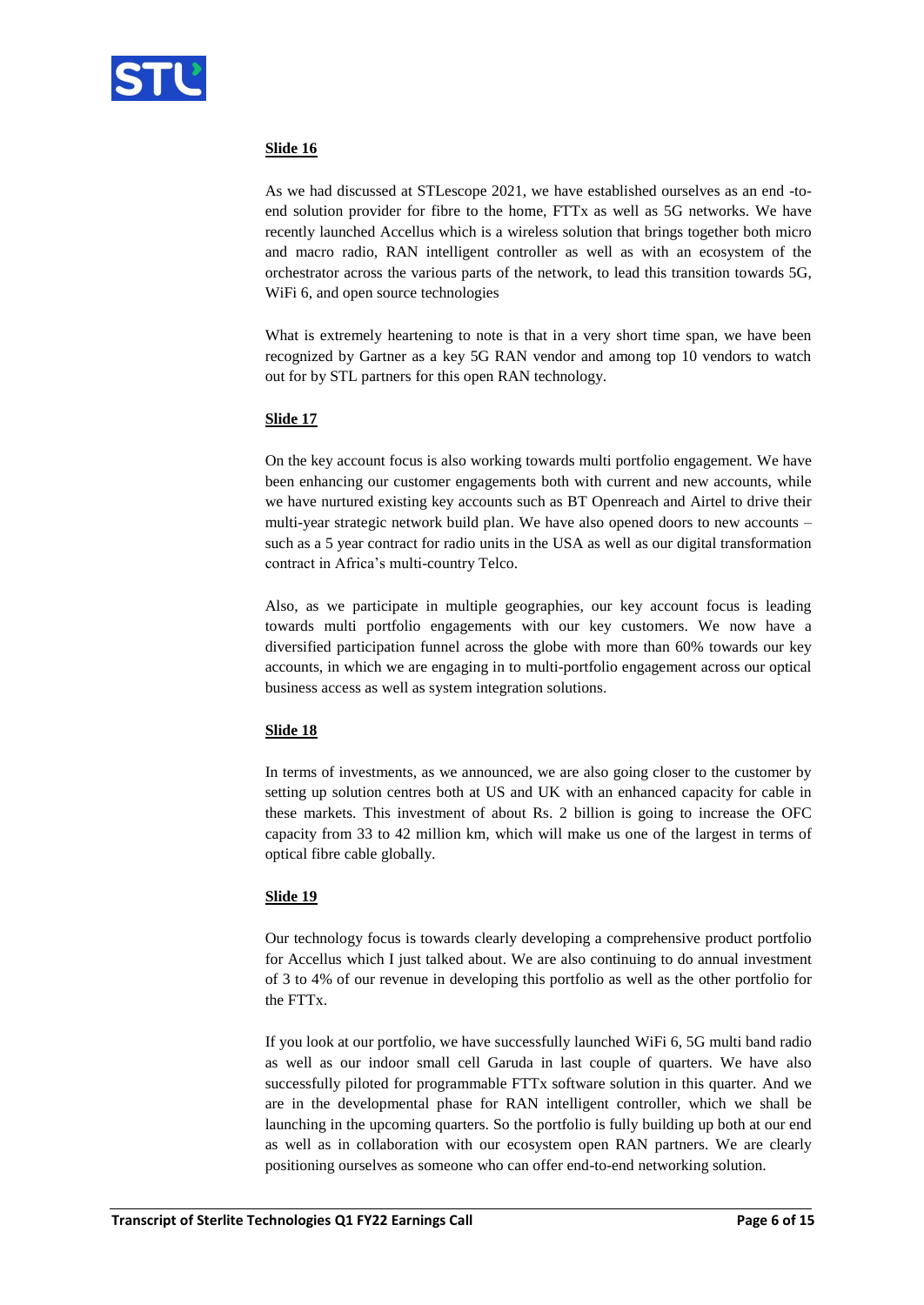

# **Slide 20**

Coming towards talent and culture, we have now built a clear global leadership team and we continue to strengthen that team globally. In newer areas of growth like optical interconnect system in UK as well as access solutions we are continuing to strengthen the team. Along with the leadership team, we are also strengthening the overall team strength in these areas both with experienced people as well as very great talent coming out of the best schools globally.

### **Slide 21**

Coming towards the pandemic which we saw especially in India at a very major scale in the current quarter. It has been an extremely challenging time for all of us. During these times, we clearly stood by each other and extended the best possible support to our employees, our communities in which we operate as well as the larger ecosystem. We extended complete support in terms of any case, few cases of loss of life that we had for the ecosystem, we extended full support in terms of employment, medical cover, education as well as skill building to the family members.

We created a STL family team of employees, which acted as a nodal body and coordinated support to all employees from symptom stage towards post treatment stage. We conducted vaccinations drives as well as continue to provide full vaccinations at various STL locations in which we operate. Clearly this is fully not over but we have a very vigilant team towards providing support at physical level, at medical care as well as counselling services.

### **Slide 22**

With these foundational capabilities, we are confident that we are on our path to deliver our financial targets. I would now hand over to Mihir to discuss these financials.

**Mihir Modi:** Thank you Anand and very good day to all.

### **Slide 24**

Indeed with the foundational capabilities that Anand just discussed and our focus on specific growth levers which are on the back of the industry opportunity of this network creation cycle, we indeed are looking at translating that into financial performance. This quarters result is also a small step in that direction. I will quickly take you through the key aspects of this quarters results. As you see on the screen our order book grew from Rs. 103 billion same time last quarter to Rs. 112 billion by end of Q1 FY22. Out of this Rs. 42 billion is executable in this fiscal itself. We also have a substantial about 23% of O&M revenues which will start kicking in, in FY23 and that will be a nontrivial contribution to the revenues as we go ahead from FY23 onwards.

### **Slide 25**

Our revenue mix is again moving in the direction that we intend it to move, from a customer segment standpoint it is moving towards a TELCO heavy side from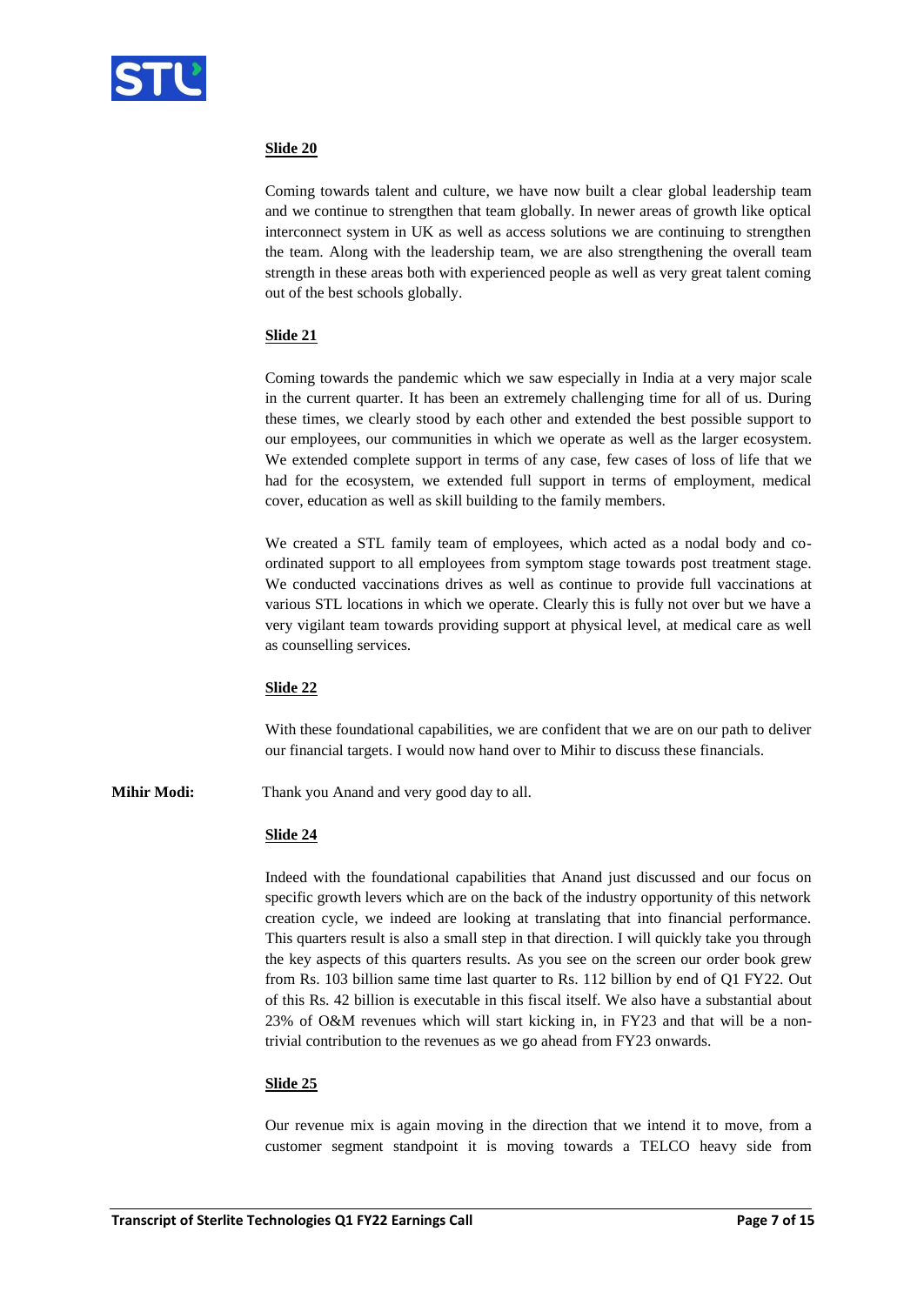

geographies, EMEA and Americas markets, those markets are contributing heavier to our mix.

In is on the back of some notable wins that we have had, large multi-million-dollar deal with a large European telco for our Opticonn solution, so on and so forth. We clearly want to make sure that we expand and serve the growing European markets, the US investments that are happening as we go ahead. This mix of our revenues in this quarter is a small indicator of the direction we are intending to take and are able to take.

### **Slide 26**

On the execution side, well there was a bit of a hiccup again in Q1 on the execution side because of the pandemic's second wave in India but post that our execution is running at full speed. Some of our key projects which all of you all are aware off are either towards the end of completion or chugging along very well. Project Varun (at 95% and Mahanet about 90%. The fibre roll out with a large Indian telco is inching at a halfway mark. So on and so forth. Of course we have an addition now the UK network which we will kick start. Of course we are close to completing more than 80% completed on data centre hyperscale project in the India market as well. So overall we continue to expand with the geographies. The kind of projects that we are doing and we are taking steps ahead in this direction.

### **Slide 27**

Moving to the specific numbers of the P&L very happy despite as I mentioned the little hiccup of on the pandemic side, overall happy. Despite the pandemic we locked Rs. 13.09 billion of revenue at an EBITDA of Rs. 2.38 billion that's an 18.2% EBITDA margin. We did a PAT of Rs. 1.16 billion. Revenue is a growth of 49% over the same quarter last year. Overall we expect the underlined momentum to continue. The Q-o-Q dip is primarily because of some pandemic impact in Q1. But we would aspire to get back into the quarter growth momentum that you have seen over the last four quarters. We certainly aspire to get back on track and there is no reason we should not be able to.

### **Slide 28**

As we had shared with most of you who had joined us at STLescope earlier this month, we plan to reach Rs. 100 billion annualised run rate by Q4 FY23. This will be on the back off a very focused strategy in translating in the form of growth levers that Anand also laid out earlier in the presentation. Our growth will come from optical connectivity business through globalization of system integration and our access solution business. We are confident of reaching this number and we are taking steps ahead as we go on.

# **Slide 29**

Just laid out the abridged version of financials here. As I mentioned the first column Rs. 13 billion at 18.2% EBITDA. And a PAT of Rs. 1.16 billion.

### **Slide 30**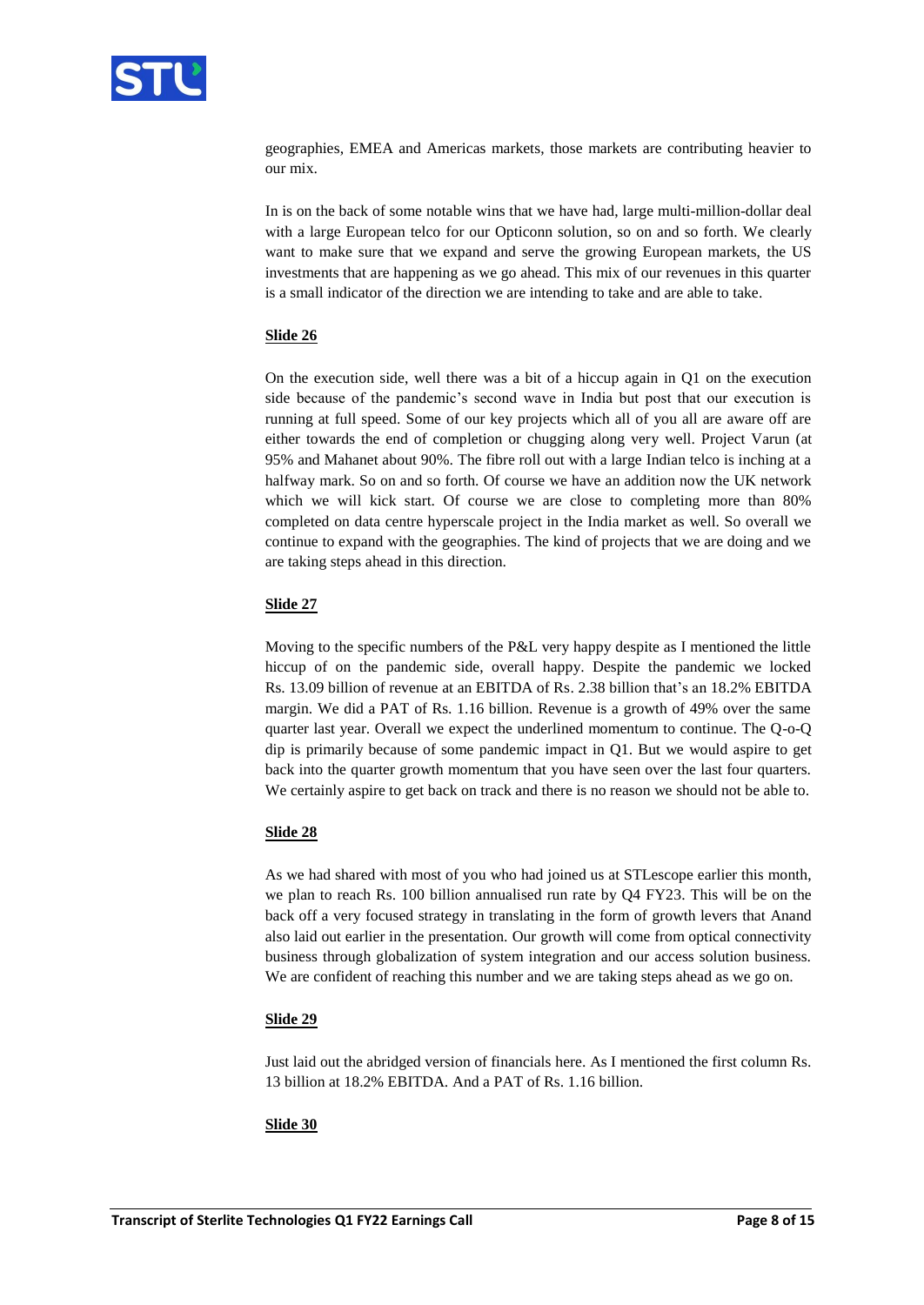

Overall we are committed to what we have on our minds, every single day. Revenue run rate of Rs. 100 billion by Q4 FY23. We are watching the net debt very closely to make sure that we get to a 0.5 net debt equity ratio by again Q4 FY23. An ROCE objective remains at 20%. I think, we are very comfortable that we are moving towards these objectives. We will continue to communicate to you of our progress towards this.

# **Slide 31**

One more piece which we would want to now share with you all as we have shared in the past as well is our commitment to our ESG targets. We have been endeavouring to be a responsible leader and not just to make the world connected but also inclusive and responsible. It results in actions such as how we source what goes into our products, how we design the material so that there is minimal impact on the environment. How our partners develop those materials and other disposal methods. Just to share some examples, we have diverted 135 thousand metric tonnes of waste away from land fields and not just diverted away from land but also reduced it at source to recycled and reuse them as inputs. So we plan to grow in an environmentally responsible manner.

On the sustainability part we are fully aligned with the UN sustainability development goals. We make efforts to reduce our waste, 100% of all manufacturing locations are Zero Waste to Landfill certified. We have reduced our carbon footprint by 50% over the last few years and recycled over 1.15 million cubic meters of water. We are actively and continuously working on reducing and minimizing emissions at our manufacturing and other facilities. Overall again to make sure that we create a connected but sustainable world.

On the governance side, and this is something which is very close to my heart. We are very focused on the best board governance and internal practices at multiple levels. We have built an advisory council with about 60% of our advisors with global experience of building technology led businesses. Our Independent directors come in with repute with stature and bring lot of new thinking, in terms of global experience diversity as well as gender diversity. We have 2 of the big 4 auditors who are looking at our statutory and internal audits and we are committed to very-very high level of external inputs and validation to what we are doing. On an operating level we have built a very focused system of executive committees, business level management committees to make sure that we drive the business goals in a very structured manner at the same time adherence to our code of conduct.

I think, while we continue to do all of this our ESG goals are even more ambitious. Our goals include impacting 5 million lives by about 2025, undertaking 5 million plantations while reducing our carbon footprint by 50% by 2030. We are looking at replenishing 5 million cubic meters of water again by 2025 and all of these efforts we will need your support and help. But we continue to keep this as an important target for the organization and are fully committed to achieving these targets.

### **Slide 32**

In summary, from an industry tailwind perspective we are indeed on a decade long network creation cycle driven by 5G, FTTx, there is rural connectivity programs. All of these are being rolled out as we speak and we see a good 10 years ahead of this activity and growth that we need to contribute to and as a company we will benefit from. Of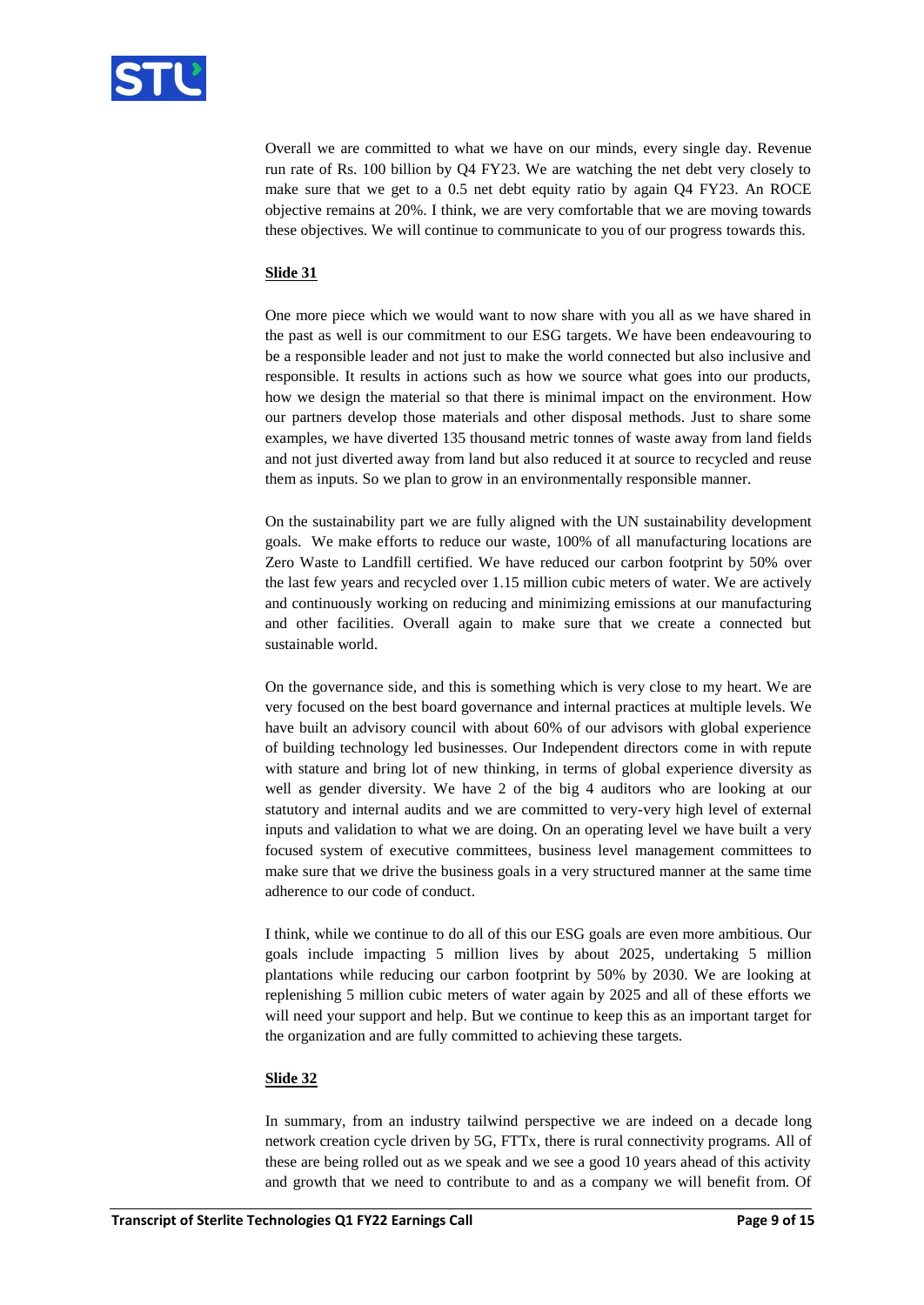

course to be able to do that we have worked in a very focused manner for the last 5 years, by building geographical capabilities and product portfolio capabilities thereby increasing our TAM by 5x to now \$ 40 billion. We have to focus on playing well in this and increase our market share. Of course very-very structurally 3 growth levers, to grow the optical business, we are growing capacities there, globalize the system integration business and entry into UK is one such step and then on the access solutions side, we have started to build at an accelerated level not just with our  $R \& D$  spends but with going out now into getting customer validation and eventually revenues. I think, here as Anand briefly mentioned we are strengthening our foundational capabilities through our E2E solutions, very-very focused approach on key accounts and the relationships there making sure we have the right ecosystem investments. Very-very proud to be now be able to acquire top talent from the world and all that we hope that will take us to our plan of a Rs. 100 billion revenue run rate by Q4 FY23 along with net debt/equity less than 0.5 and RoCE north of 20%.

So with this we come to the end of our opening commentary and we can move to Q&A now.

**Pankaj Dhawan:** Ladies and gentlemen, please note that if you want to ask a question you can click on the "raise hand" and we shall take your questions one by one.

First question we are taking from the line of Pranav Kshatriya from Edelweiss.

**Pranav Kshatriya:** Thanks for the opportunity. I have three questions. Firstly, can you tell us how much is the OF, OFC capacity utilization for this quarter and what are the trends you are seeing for the OF pricing across the globe?

**Anand Agarwal:** Sure Pranav, on a capacity front, our new capacity for cables is now coming up fully on shape. I would say if I take a full capacity of 33 million we are now running at about 70% - 75% of the capacity. In terms of the pricing, the pricing for us is largely through long term contracts so it has been more stable, we are seeing the demand outlook as well as the supply demand constrain now, the delivery times are getting tighter. So clearly the new contracts we entered in are at slightly better pricing than what we had in the previous year.

**Pranav Shatrya:** My second question is on this Prysmian law suit, today we had this news of Prysmian has launched a lawsuit regarding patent impeachment on couple of your products. Can you just highlight us you know exactly what this is about and what would be the contribution of products under litigation?

**Anand Agarwal:** This is very recent right now. It is related to our increasing and strengthening our presence in the European market and UK and it is normally done by competition as a sort of competitive tactic. We are pretty clear that there are no IP issues that we have and it has just come and is sub judice so we cannot provide more information. We are confident that all our products and capabilities, we have our own strong portfolio and more competitive measures will be taken in a few markets.

**Pranav Kshatriya:** My last question is I need a book keeping answer for this. What is the current net debt for the Company and what was the capex for this quarter?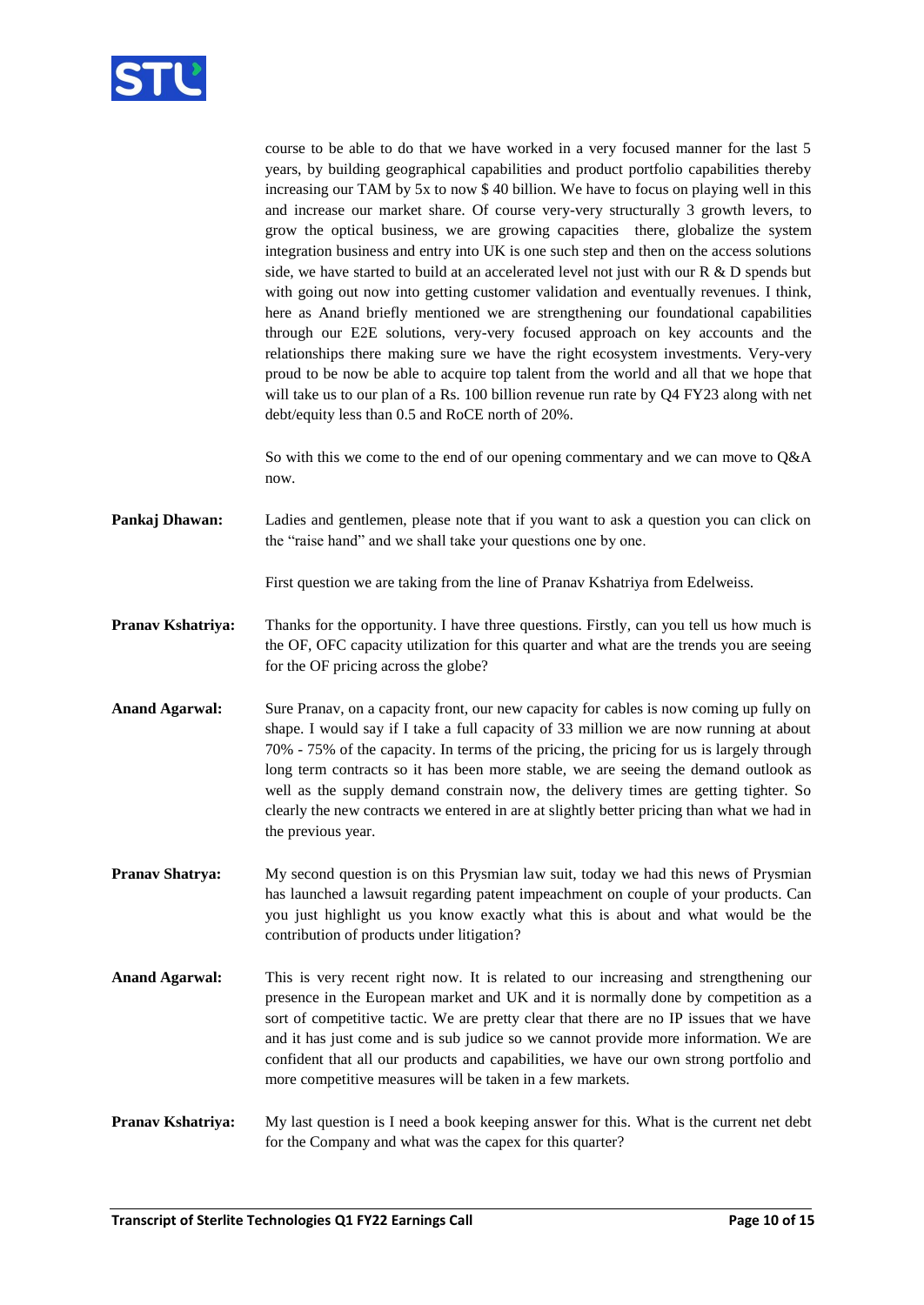

- **Mihir Modi:** So current new debt for the quarter is north of Rs. 26 billion and the capex outflow was in double digits. We also had an inflow of capex through sale of land which we had reported in this exceptional item. So the net capex was quite low.
- **Pankaj Dhawan:** The next question is from the line of Neerav Dalal from Maybank Kim Eng.
- **Neerav Dalal:** Thank you for the opportunity. I have three questions. First is on the recent announcement by Bharat Broadband, they have come out with the tenders for nine packages. How do you see us playing in this option? What do you expect to be the timeline for this going ahead? When do you see the tendering to happen and implementation to start?
- **Anand Agarwal:** Sure Neerav, current information which has come through, the response has to go by end of August or so. As we have participated in the previous opportunity, we will look at each opportunity for providing our end to end capabilities which will include cables, interconnect as well as now the FTTx solutions at the edge also. So our participation will be as a provider as well as a full end to end system integration in select opportunities. We believe that the whole process should take a good part of this quarter and maybe something in next quarter and whatever orders come in part of it will kind of accrue in H2 of the current year and bulk of that will be towards FY 2023.
- Neerav Dalal: And my next question is regarding the recent acquisition that we announced today. What are the margins of the business and how should one look at this business in the next 3-5 years?
- **Anand Agarwal:** Sure so this is a relatively Company which has grown in the last 5-6 years. The margin is between 13-15% during these years and it has grown at about 25-26% Y-o-Y over the last three years. Our focus clearly is to kind of leverage this platform along with the team that we had showcased that we have built up in UK as well and with the combined capabilities strengthened that growth. So definitely with us coming along with Clearcomm the overall both the opportunity as well as the growth ought to be faster than the 26% that the Company has shown.
- **Neerav Dalal:** Lastly, just in terms of the extraordinary items that are there in this quarter. There was a sale of land and there was certain provision charge and impairment charge. If you could just explain in terms of what are these impairment charge and the lease cancellation?
- **Mihir Modi:** Sure so we have three of these, so there is one lease which we had to cancel and therefore that came in as an extraordinary or exceptional item because we had to settle that and pay certain amount as part of the cancellation terms. So that was one. Second we had a certain case and we have made provision for that. Its more conservative decision to make provisions for that case that has been filed against us. And the last is the regular reassessment of certain assets and an impairment that we felt appropriate to take based on the revised value of assets assessed.
- **Neerav Dalal:** Is it something recent? In terms of the impairment charge how should one look at it? Going ahead what is it regarding?
- **Mihir Modi:** So the first part, no its not recent, the assessment and the conservative approach on the provision is something that we decided. We have spoken about some of these and disclosed some of these cases in the past as well and we have made provisions against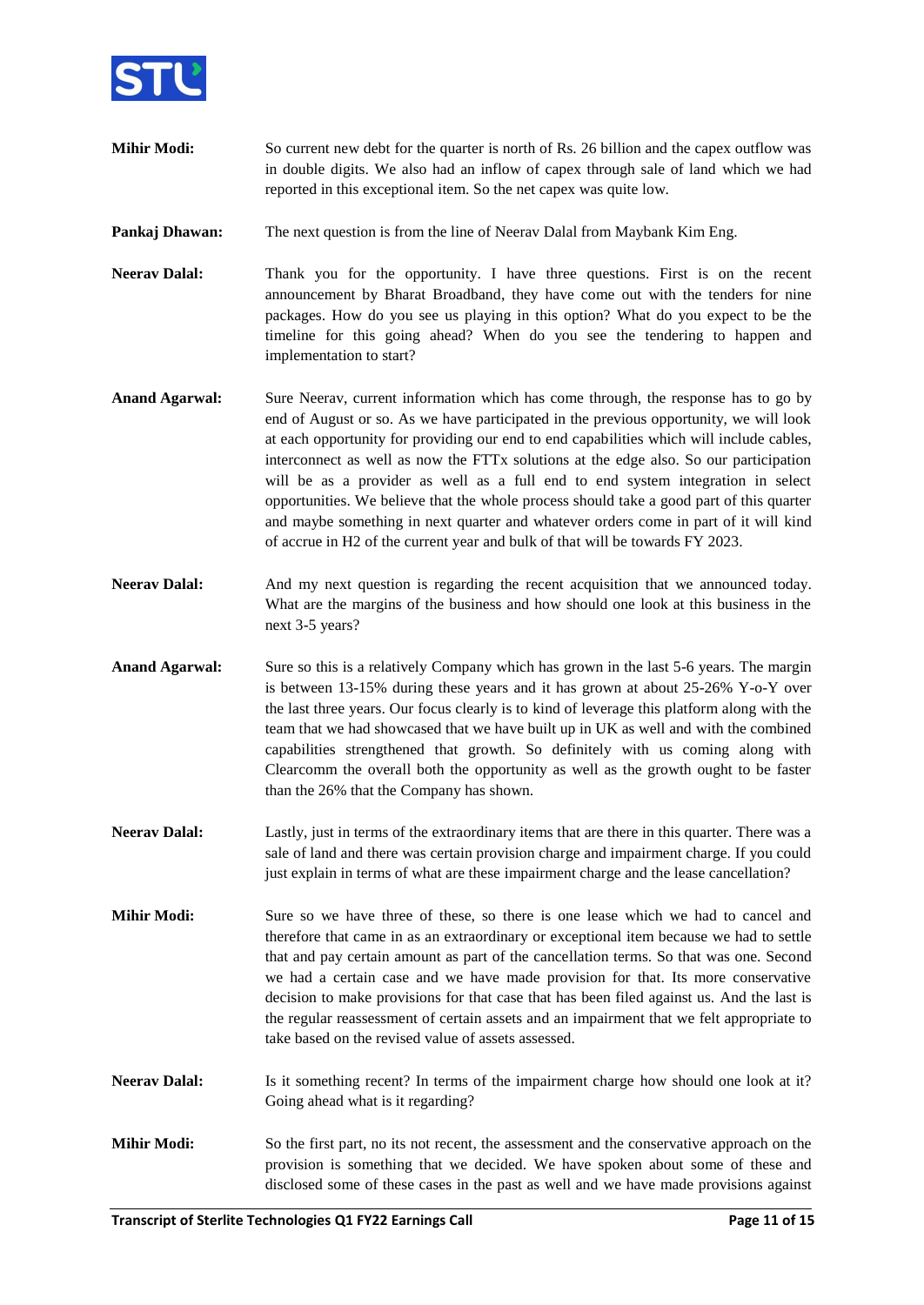

that in the past as well. But like I said as a conservative assessment I would rather make a provision than be surprised. I think again the impairment is a part of a regular clean up understanding of which asset is performing how and this is just a part of that. It's a conservative approach to how we would like to keep our balance sheet. There is no substantial risk around that.

**Pankaj Dhawan:** Thank you. The next question is from the line of Mukul Garg from Motilal Oswal.

- **Mukul Garg:** Thanks. Anand, I first wanted to kind of inquire on the gross margin, the gross margins this quarter was one of the highest I think in 8 to 10 quarters. Was this primarily because of lower share of services or was there any impact you had because of price increases or increase in the share of product business. How sustainable is this gross margin going forward?
- **Anand Agarwal:** You are right Mukul. It was largely due to the fact that portion of services was slightly lower in the current quarter. Our GM and EBITDA numbers that we have guided will largely be in the range of 17-18% and the current GM in this quarter is just a reflection of the mix.
- **Mukul Garg:** On the order book, there is a decent pick up in the order book this quarter. Is the incremental order flow coming in on the network services or access side, or have you actually started seeing an increase in the duration of the fibre business, I think you alluded partially to that earlier on the call when you said like you have started seeing some tightening. So has that started leading to some long duration orders coming into system?
- **Anand Agarwal:** Yes absolutely, during the quarter large part it has been European telco and multi opticonn sort of engagements which has included both the fibre cable as well as the interconnect orders. We got some orders for system integration as well as the access part also but the larger portion has been the optical business largely through European telcos.
- **Mukul Garg:** And the last one was on the regional mix, it was really interesting to see US now contributing 11% of your revenues this quarter. That was a major jump. Is this something which you see as sustainable or will this remain a lumpy factor and the second part of this was on the China side. The China JV is not contributing anything to revenues now. Have you exited it or is there some sort of pause there?
- **Anand Agarwal:** So couple of points. So what we report in America is both US as well as Latin America. The jump that we saw from 5% last year to about 11% this year is clearly on account of growth that we are seeing in North America more. In terms of the China facility, what we report is in terms of the revenues, from a sales perspective so China facility whatever usage that we have is more towards production rather than towards sale in the market. So in terms of market place we are not selling much or hardly anything in China anymore.
- **Mukul Garg:** Just to clarify, the North American business, do you expect that to remain sustainable or will it be a volatile based on order flow?
- **Anand Agarwal:** We believe so, we are seeing a great traction. That's what led us to decide to have a point of presence also, if you would have noticed Mukul first we enter a market through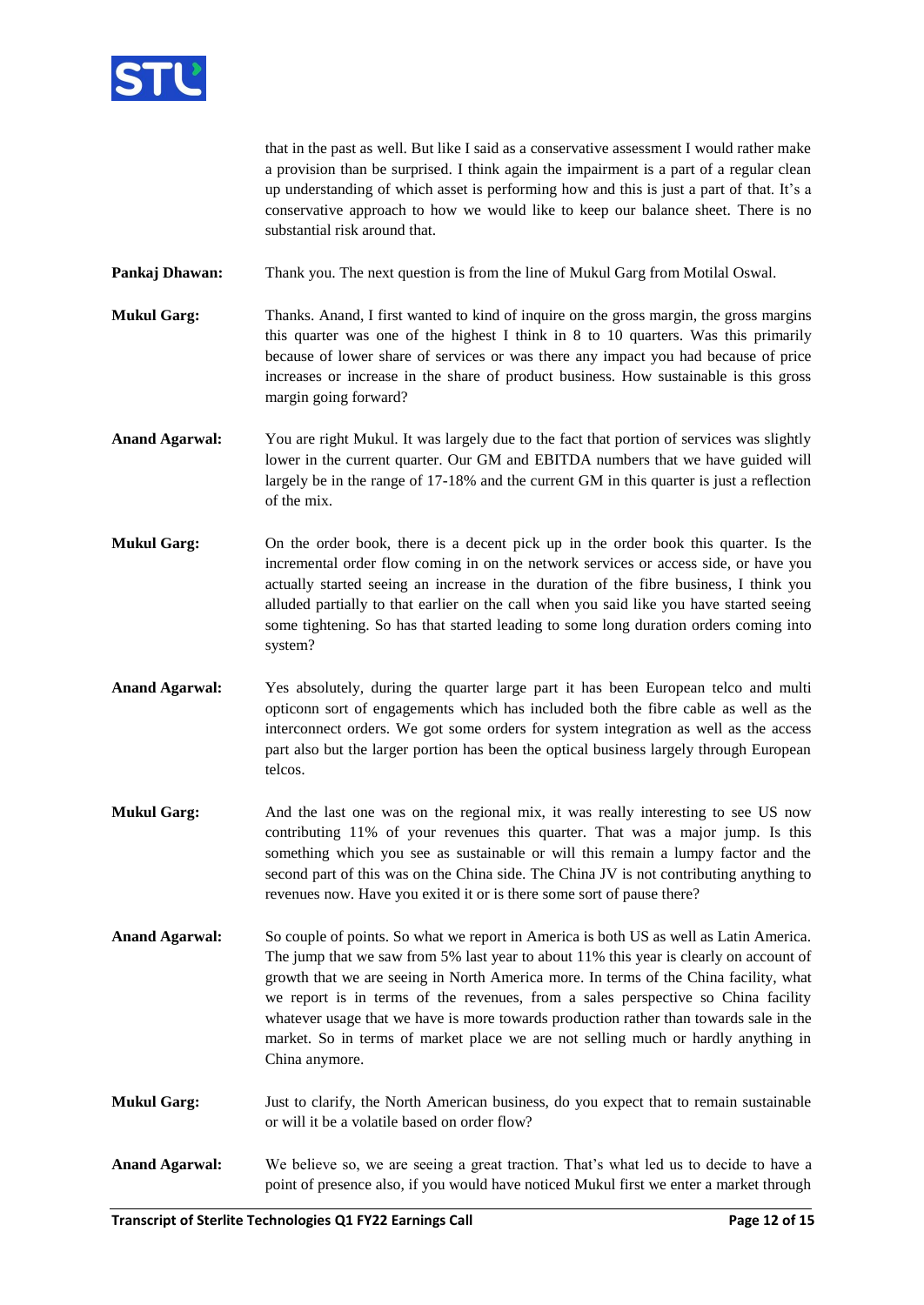

sales than through distribution and then manufacturing. The fact that we believe it is now sustainable has led us to decide on this investment in the US market as well.

- **Pankaj Dhawan:** Thank you. The next question is from the line of Ravi Mehta.
- **Ravi Mehta:** Thanks for the opportunity. With the uptick in fibre prices as you mentioned the new orders coming at higher price, is there a case where we can see some improvement in margins despite the mix reverting back to the expected?
- Anand Agarwal: Ravi as mentioned we take more longer term sort of orders, so there is clearly an expectation that the orders in future that we get as well as maybe the profile mix starts moving should improve some margins. At the same time the mix towards systematic integration business is also increasing with the global presence. And our R&D spend consciously that we are making in between 3-4%. So at the current level, we will continue to guide at the company level to be between 17-18%. However, all endeavors are towards making sure that we take every opportunity to make it better.
- **Ravi Mehta:** One book keeping question. What was the inflow from the sale of land?
- **Mihir Modi:** The inflow this quarter was Rs. 67 crore.
- **Ravi Mehta:** I believe, that was the gain?
- **Mihir Modi:** Yes, incidentally we got the first tranche a small amount last quarter in terms of cash flow, which was equivalent to the cost. This quarter we booked the whole gain which was incidentally the same amount.
- **Pankaj Dhawan:** Thank you. The next question is from the line of Mangesh Kulkarni from Almondz Global Securities.
- **Mangesh Kulkarni:** I wanted to know the organizational restructuring what has been planned, so just more details on that. Secondly the Rs. 1,000 crore (inaudible), so what is the thought process? Can you throw some light on it?
- **Mihir Modi:** Let me answer both. The Rs. 1,000 crore fund raising resolution is an enabling resolution. We have been taking that from the board in the past except for the last one and that to because of the buyback we could not. So this is something that we have always done in the past to make sure that we have an enabling resolution in place. On the other question relating to reorganization, we have multiple entities across the world, and it was felt that we need to make sure that we clean up and optimize the corporate structure. So that is the effort we are going to make. The item is on that account.
- **Pankaj Dhawan:** Thank you. The next question is from the line of Vipul Kumar Shah.
- **Vipul Kumar Shah:** Hi Sir, Congratulations on a good set of numbers. My question is regarding our order book. Although our addressable market has grown in 5x, why the order book has not kept pace with our addressable market? I missed the comment regarding this exceptional item. What is the profit from land sale this quarter, can you quantify?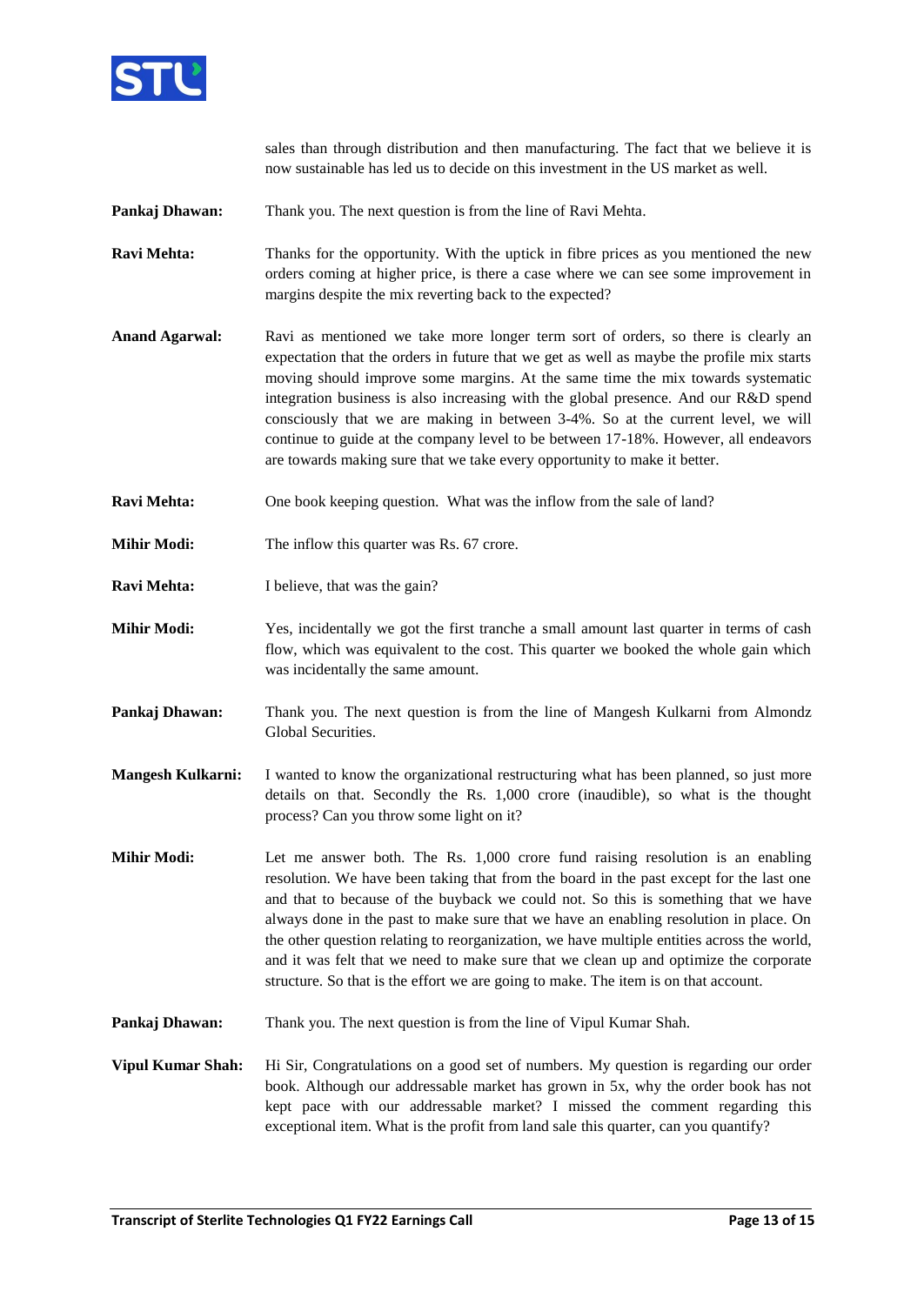

- **Anand Agarwal:** The addressable market growth that we have seen over a 5 year period and clearly our order book over this period has grown significantly. So the order book that we are now talking about is on a Q-o-Q basis which has grown I think by about 5-6% from 107 billion to 112 billion on a Q-o-Q basis. And the clear focus moving forward is towards taking both bigger market share of it and you'll see this order book growing on a Q-o-Q basis as we will move forward.
- **Mihir Modi:** Regarding the land sale, the total cash inflow across 2 quarters, large chunk coming in this quarter was approximately Rs. 75 crore. The profit on that was Rs. 67 crore. Of course, we had some other exceptional items which were negative items in the form of provisions and therefore the net exceptional items upside in the financials is approximately Rs. 16 crore.
- **Pankaj Dhawan:** Thank you. In the mean-time Anand and Mihir let us take one question that has come through the chat. The question is from Anil Tomidi. He wants to understand that if we are participating in BBNL's Bharatnet PPP and also are we are participating in the PLI scheme.
- **Anand Agarwal:** For Bharatnet we just talked about the part that we will be participating as system integrators and as a cable provider for the opportunities which are coming in. For PLI also we have made an application under the PLI scheme for the radio hardware. There is a participation on the PLI as well.
- **Pankaj Dhawan:** And we can take one more question that has come through the chat. The question is from Neeraj Dhan who was not able to ask earlier. How does western world apprehensions regarding China affect you? How would you score against the likes of Huawei and ZTE?
- **Anand Agarwal:** We do not actually directly compete with the likes of Huawei and ZTE but at the same time I get the perspective of the question. Clearly the fact that we are now both in the markets where we operate in as a local provider whether it is UK, Europe, US. Being a local provider as well as coming in from Indian origin is really helping us create a better visibility, better reliability in these market place. So it helps being both local and Indian for us.
- **Pankaj Dhawan:** Next question is from the line of Anurag Jain.
- **Anurag Jain:** Thanks for the opportunity. I have two questions. One was on the manufacturing set up that we plan to establish in UK and US. While I understand the logic that business will be more sustainable there so we want to have more prominent presence but the logic of setting up manufacturing businesses in terms of cost competitiveness and the India advantage, how does that stack up?
- **Anand Agarwal:** We take this call based on multiple factors based on sustainability of the business on the sustainability of the margin in these markets. Clearly its going to be a mix of capabilities what we do locally as well as what sort of comes in from the India facility. Both these decisions we took after weighing in all these perspectives of local capacity, local margins and cost as well as sustainability of business in these markets. The fact that we have been operating the European facility Metallurgica now almost for four years and increase the capacity there, we have a very good outlook in terms of how to